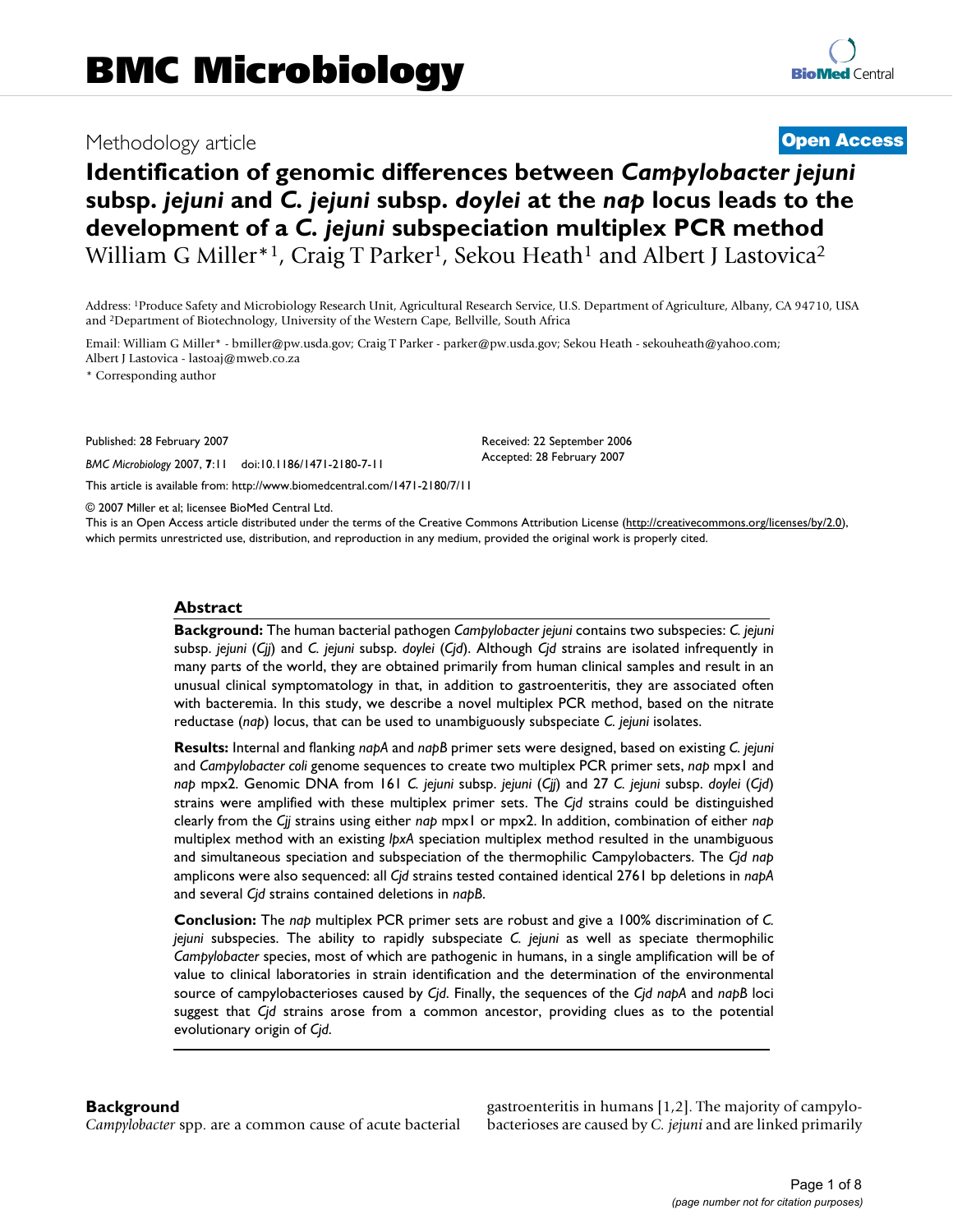to untreated water or consumption of poultry and raw milk [2]. *C. jejuni* has been divided into two subspecies: *C. jejuni* subsp. *jejuni* (*Cjj*) and *C. jejuni* subsp. *doylei* (*Cjd*). *Cjd* strains were isolated originally as "gastric campylobacter-like organisms type 2 (GCLO2)" from human gastric biopsies [4] and "nitrate-negative campylobacter-like organisms (NNC)" from Australian pediatric patients with gastroenteritis [5]. As the "NNC" designation suggests, the characteristic feature of *Cjd*, used commonly to distinguish *Cjd* strains from *Cjj* strains, is the inability to reduce nitrate. Other phenotypic characteristics, such as variable growth at 42°C [6], high susceptibility to cephalothin [6], and the absence of γ-glutamyl transferase (GGT) and L-arginine arylamidase activity [7] have been associated also with *Cjd*; however, like *Cjj*, all *Cjd* strains are hippuricase positive.

*Cjd* strains also differ from *Cjj* in two other clinicallyrelated aspects: first, *Cjd* strains can be found throughout the gastrointestinal tract, leading to both gastritis [4,8] and enteritis [6[,9-](#page-7-0)11], and are obtained often from pediatric patients [6,[9](#page-7-0),11,12]. Second, in South Africa, unlike *Cjj* strains, *Cjd* strains are isolated more often from blood cultures than from stool cultures [3]; *Cjd* was isolated from 24% of the *Campylobacter*-positive blood cultures [3], in contrast to 7.7% of the *Campylobacter*-positive stool cultures, obtained at Red Cross Children's Hospital, Cape Town, during the years 1990–2005. Additionally, Morey reported that *Cjd* was isolated from 85.2% of *Campylobacter*/*Helicobacter*-related bacteremia cases in Australia during a five-year period [12].

In some parts of the world, notably South Africa, *Cjd* strains represent a significant proportion of the total campylobacters isolated from human clinical samples; 16% of the non-*Cjj*/*coli Campylobacter* strains isolated in Cape Town, South Africa were *Cjd*. However, despite the unusual clinical symptomatology and relatively high prevalence in certain parts of the world, *Cjd* is generally isolated infrequently and few strains exist (compared to *Cjj*) for this subspecies. One possible reason is that many clinical laboratories do not characterize *Campylobacter* isolates past the genus level, much less subspeciate *C. jejuni* isolates as *Cjj* or *Cjd*. It is also likely that both the susceptibility of *Cjd* to cephalothin and variable growth at 42°C prevents the isolation of a substantial number of *Cjd* strains under normal *Cjj* isolation conditions; the *Cjd* strains isolated in South Africa were obtained using the Cape Town Protocol [3] which uses passive filtration through a 0.65 μM membrane filter, growth at 37°C and no antibiotic selection.

Another factor in the lack of subspeciation characterization of *C. jejuni* strains is the absence of a rapid test to distinguish *Cjj* from *Cjd*. Phenotypic characterization of *Cjd*,

based on the absence of nitrate reductase activity, remains the primary means of identification; however, such nitrate reductase assays require a large number of cells and can take 24–48 h. Additionally, nitrate reductase assays require pure cultures; mixtures of *Cjj* and *Cjd* cells would type as nitrate+/*Cjj*.

Many commonly used molecular-based *Campylobacter* detection methods cannot be used to subspeciate *C. jejuni* due to the high similarity between the two subspecies. Molecular-based methods that can subspeciate *C. jejuni* do exist, based on hybridization [7], amplified fragment length polymorphism fingerprinting [[13,](#page-7-1)14], or characterization of the 16S/23S rDNA internal spacer region [[15](#page-7-2)]; however, these methods are lengthy or require specialized and costly equipment. In this study we present a simple, novel multiplex PCR method that can be used to unambiguously subspeciate *C. jejuni*.

## **Results**

## *Development of the* **napAB** *multiplex subspeciation PCR*

Preliminary results from *C. jejuni* DNA microarray experiments, using *Cjd* strain RM2095 as a tester strain, indicated that, in addition to other loci, the *napA* and *napB* genes in strain RM2095 were either absent or highly divergent with respect to *Cjj napA* and *napB* (Parker et al., submitted for publication). Since *napA* and *napB* encode the large and small subunits of nitrate reductase, respectively, this was not unexpected, given the absence of nitrate reductase activity in RM2095. Thus, the microarray results suggested that the *nap* phenotype in RM2095 was due most likely to deletions in *napA* and/or *napB* and that these results might be extended to *Cjd* in general; a loss of function in either subunit would result in a loss of enzyme activity. Therefore, an obvious target for a subspeciation multiplex PCR would be the *nap* locus. The *nap* locus in several *Campylobacter* species consists of six genes (in order): *napA*, *napG*, *napH*, *napB*, *napL*, and *napD*. Upstream of *napA* in *Cjj* and *C. coli* is the *tpx* gene, encoding a thiol peroxidase. The conservation of gene order and high nt identity between *C. jejuni* and *C. coli* at this locus suggested that primers designed to amplify both species should also amplify *Cjd* strains.

Therefore, the sequences of the *nap* regions (*tpx* to *napD*) of three strains (*Cjj* NCTC 11168, *Cjj* RM1221 and *C. coli* RM2228), obtained from the genome sequence for each strain [GenBank: [AL111168,](http://www.ncbi.nih.gov/entrez/query.fcgi?db=Nucleotide&cmd=search&term=AL111168) GenBank: [CP000025](http://www.ncbi.nih.gov/entrez/query.fcgi?db=Nucleotide&cmd=search&term=CP000025), and GenBank: [AAFL00000000,](http://www.ncbi.nih.gov/entrez/query.fcgi?db=Nucleotide&cmd=search&term=AAFL00000000) respectively], were aligned and four primer pairs were designed to regions of high conservation within the alignment: primers internal to and flanking *napA*, and primers internal to and flanking *napB*. The primers were organized into two multiplex primer sets: *nap* mpx1 and *nap* mpx2 (Table 1). A representative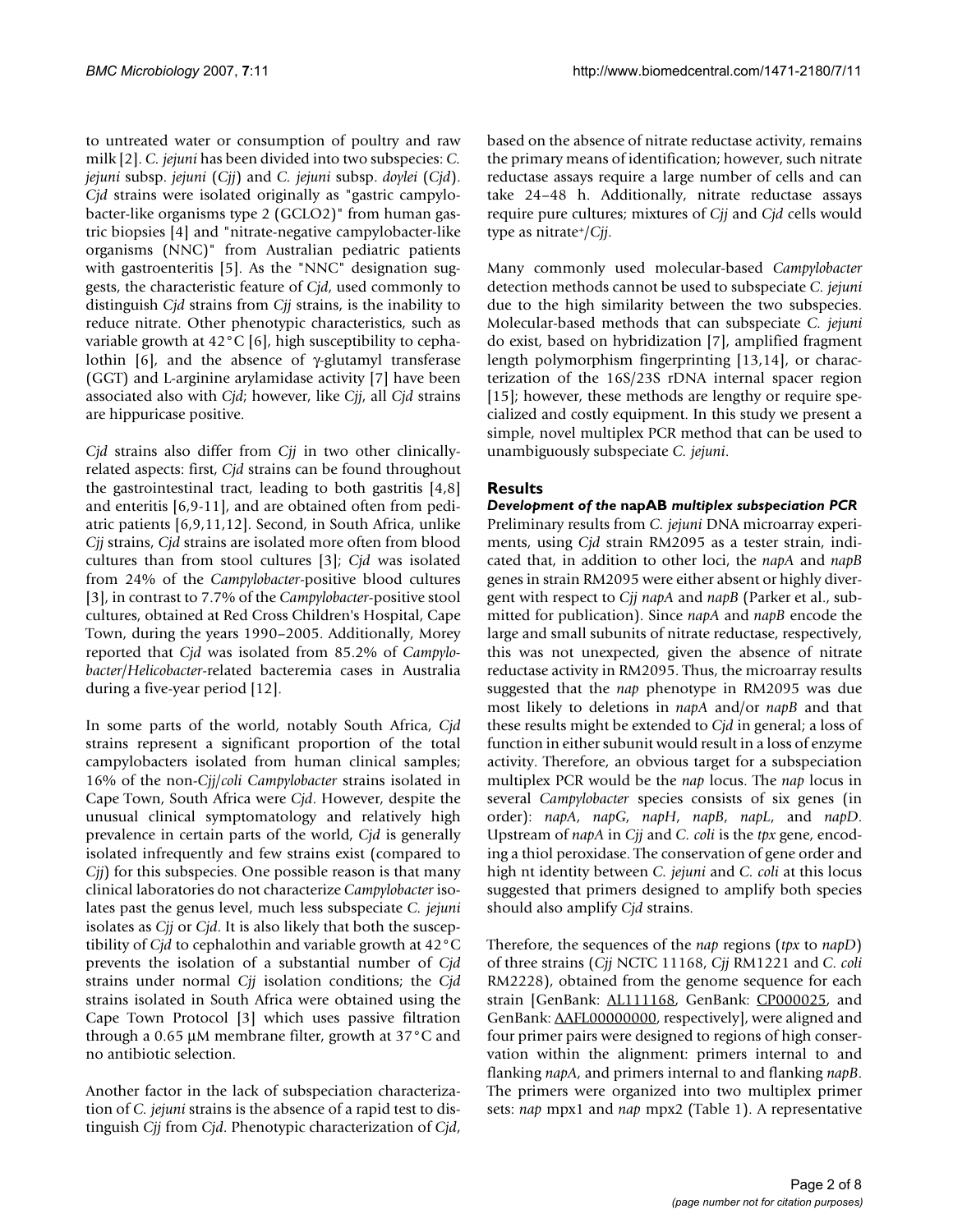gel illustrating the *nap* mpx1 and *nap* mpx2 amplicons is presented in Fig. 1A.

Since *napA* is quite large (~2.8 kb), *Cjj* strains would not be expected to amplify with the *napA* flanking primers under standard PCR conditions; however, both *Cjj* strains did amplify with the *napA* internal primer set (1454 bp: Fig. 1A). The *Cjd* strains did not amplify with the *napA* internal primer set but did amplify with the *napA* flanking primers. The resulting amplicon (1240 bp: Fig 1A) was reduced in size from that predicted for *Cjj* by about 2.8 kb, indicating the presence of a deletion within *napA*; amplification with different sets of flanking primers indicated that this deletion extended into *napG* (data not shown). Noteworthy also was the fact that the *Cjd* strains could be divided into two classes, differentiated by an apparent presence or absence of *napB*. The "*napA-napB+*" strains (D3, D4: Fig 1A), termed *Cjd1*, amplified with the *napB* internal primer set (326 bp: Fig. 1A) and gave a full length amplicon (973 bp: Fig 1A) with the *napB* flanking primer set. The "napA<sup>-</sup>napB<sup>-</sup>" strains (D1, D2: Fig 1A), termed *Cjd2*, gave a reduced length amplicon (494 bp: Fig 1A) with the *napB* flanking primer set, indicating the presence of a *napB* deletion. Both classes would be unable to reduce nitrate, based on the common *napA* deletion.

## *Validation of the* **nap** *multiplex PCR using additional*  **Campylobacter** *genomic DNAs*

To test the specificity of the *nap* mpx primer sets, an additional 20 human clinical *Cjd* strains and 158 human clinical, animal and environmental *Cjj* strains were amplified using the *nap* mpx2 primer set. The PCR results were identical to those presented in Fig. 1A [Table S1, see additional

file 1] with two exceptions. The HS:63 Penner serotype reference strain, listed originally as *Cjj*, amplified as a *Cjd2* isolate; however, this serotype has been seen previously in *Cjd* isolates [16] and therefore this strain may have been misidentified as a *Cjj*. Also, one *Cjd* strain amplified as a *Cjj* isolate; a second nitrate reductase test on this strain indicated that the strain was mis-typed originally.

Genomic DNA from the *C. coli* strain RM2228 amplified also with the *nap* mpx2 primer set; the resulting banding pattern was identical to that of *Cjj* (data not shown). Consequently, representatives of the remaining non-*jejuni*/*coli Campylobacter* spp. were amplified using the *nap* mpx2 primer set. Genomic DNA from five of these species [*C. upsaliensis* (RM3195), *C. lari* (RM2100), *C. helveticus* (RM3228), *C. sputorum* (RM3237) and *C. mucosalis* (RM3234)] amplified, although the banding patterns were distinct from those in Fig. 1A [Table S1, see additional file 1]. Therefore, 107 additional strains of these five species and 10 additional *C. coli* strains were amplified using both primer sets. All of the *C. coli* strains and some of the *C. upsaliensis* strains produced both of the *Cjj*characteristic 1454 bp and 1016 bp bands following amplification with *nap* mpx2 (11/11 and 23/72, respectively; [Table S1, see additional file 1]). Moreover, the banding patterns for many of these 34 *C. coli* and *C. upsaliensis* strains were similar to those seen in Fig. 1A for both multiplex primer sets; therefore, *C. coli* and *C. upsaliensis* strains could be confused potentially with *Cjj* isolates.

| nap mpxl:          |                 |                                              |  |
|--------------------|-----------------|----------------------------------------------|--|
| napAL2             | Flanking        | 5' CTT TAG AAG GGC TTT TAG CTC GTG C 3'      |  |
| napAR4             | Flanking        | 5' ATT TCC CTG CAA GAT AAA ATC TGT AGC 3'    |  |
| napBIF             | Internal        | 5' AGA AAA GCA AGT TTA GAA AAT GAA AAT AA 3' |  |
| napBIR             | Internal        | 5' GCA TCA CTT TGT GGA ACA TGA CA 3'         |  |
| nap mpx2:          |                 |                                              |  |
| napAIF3            | Internal        | 5' TAG AAC AAA TAA TAT CGA TCC AAA TGC 3'    |  |
| napAIR3            | Internal        | 5' AAA AGT GTA TCA TCT TCG CTA TAA CCC 3'    |  |
| napBL              | Flanking        | 5' GGA ATG ATA CAT AGA GGG ATT ATT TTT G 3'  |  |
| napBR              | <b>Flanking</b> | 5' AAT TTC ACC TTT ATC AGT GCC TAT ATA 3'    |  |
| lpxA:              |                 |                                              |  |
| KK <sub>2</sub>    |                 | 5' CAA TCA TGW GCN ATA TGR CAA TAN GCC 3'    |  |
| IpxAC. coli        |                 | 5' AGA CAA ATA AGA GAG AAT CAG 3'            |  |
| IpxAC. jejuni      |                 | 5' ACA ACT TGG TGA CGA TGT TGT A 3'          |  |
| C10122             |                 | 5' CTT ACC AAA TGT TAA AAT AGG C 3'          |  |
| lpxAC. upsaliensis |                 | 5' AAG TCG TAT ATT TTC YTA CGC TTG TGT G 3'  |  |

**Table 1:** *nap* **and** *lpxA* **multiplex primers**

lpxA*C. coli*, lpxA*C. jejuni* and lpxA*C. upsaliensis* are from Klena et al. [17]. KK2 and Cl0122 are derived from lpxARKK2m and lpxA*C. lari*, respectively [17]; the Cl0122/KK2 amplicon is 2 bp longer than the respective lpxARKK2m/lpxA*C. lari* amplicon.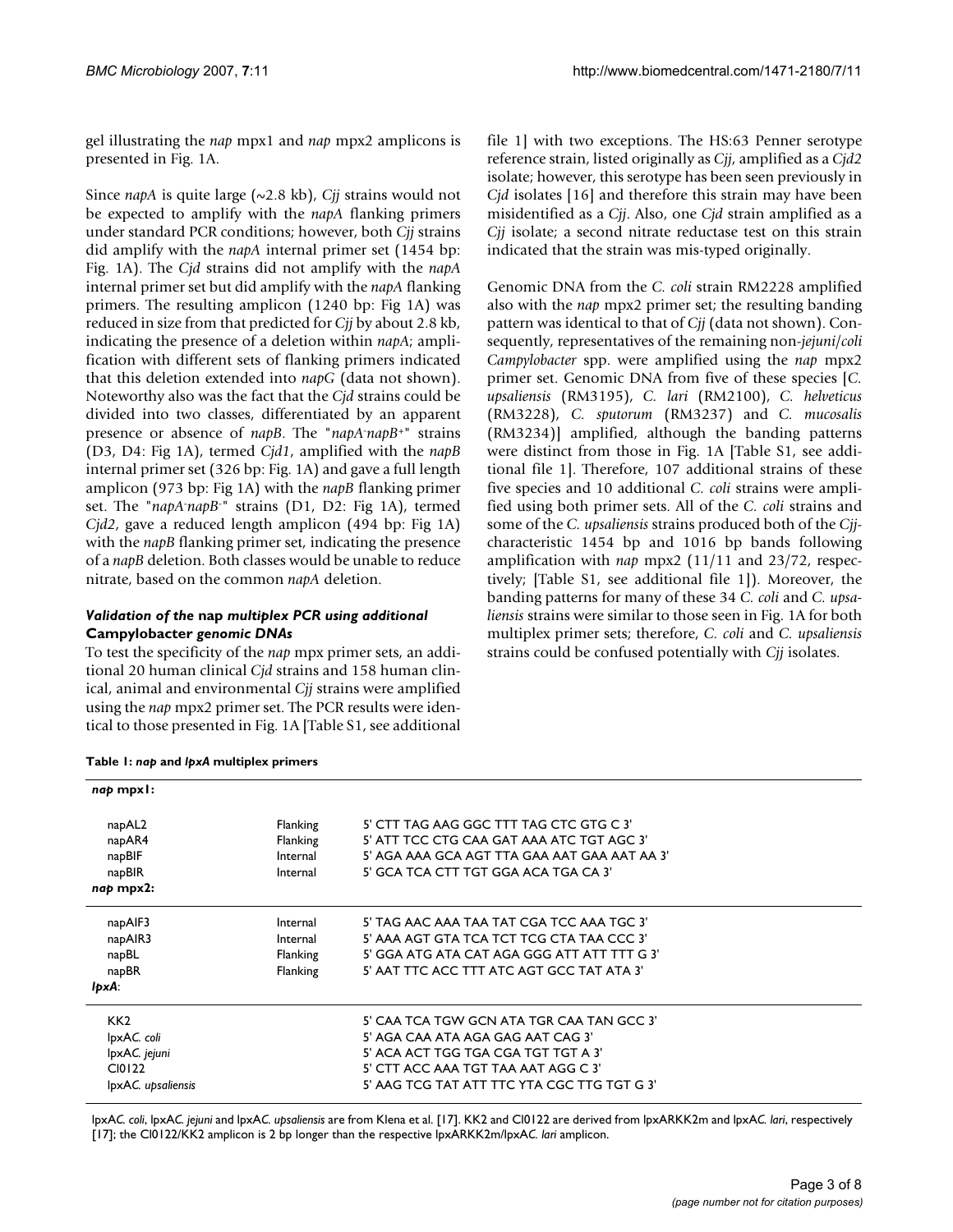

#### **Figure 1**

**Identification of** *C. jejuni* **subsp.** *doylei* **strains by multiplex PCR**. **A.** *napAB* multiplex PCR. *C. jejuni* genomic DNAs were amplified with either the *nap* mpx 1 ("1") or mpx 2 ("2") primer sets; the PCRs were run on a 1% agarose gel. D1: *Cjd*  strain RM2095; D2: *Cjd* strain 269.97; D3: *Cjd* strain RM2096; D4: *Cjd* strain CCUG 18266; J1: *Cjj* strain NCTC 11168; J2: *Cjj*  strain RM1221. Band sizes in bp are indicated on the left side of the gel. **B.** Combination speciation and subspeciation PCR. *Campylobacter* genomic DNAs were amplified with the combined *nap* mpx 2 and thermophilic *lpxA Campylobacter* speciation primer sets; PCRs were run on a 2% agarose gel. Cj: *Cjj* strain NCTC 11168; D1: *Cjd* strain CCUG 18266; D2: *Cjd* strain 269.97; Cc: *C. coli* strain RM2228; Cl: *C. lari* strain RM2100; Cu: *C. upsaliensis* strain RM3195; Ch: *C. helveticus* strain ATCC 51209. Band sizes in bp are indicated on the right side of the gel. Bands resulting from the speciation primer sets are indicated with an asterisk (\*).

#### *Combination of the* **nap** *and* **lpxA** *multiplex PCRs gives unambiguous speciation and subspeciation of thermophilic campylobacters*

If the *nap* multiplex PCRs were performed on strains already speciated as *C. jejuni*, then the non-specificity of the *nap* PCR towards *C. coli* and *C. upsaliensis* would not be of concern. However, in many instances, food, animal and environmental samples contain multiple *Campylobacter* species, especially *C. jejuni* and *C. coli*. In this case, the non-specificity of the *nap* PCR would not permit accurate identification. A PCR speciation method for thermophilic *Campylobacter* spp, based on the lipid A gene *lpxA*, was published recently [17]. Therefore, to extend the discriminatory power of the *nap* subspeciation PCR method, we tested whether unambiguous speciation and subspeciation of thermophilic *Campylobacter* spp. would be feasible by combining the *lpxA* and *nap* mpx PCR methods. Genomic DNAs from five thermophilic *Campylobacter* species were amplified with the nine-primer *nap*/ *lpxA* primer set. Unique banding patterns were obtained for all species/subspecies (Fig. 1B), indicating that unambiguous speciation and subspeciation of thermophilic campylobacters can be accomplished with only one amplification.

## *Characterization of the* **Cjd napB** *and* **napA** *loci*

As described above, the *Cjd* strains were subdivided into two groups based on the apparent presence (*Cjd1*) or absence (*Cjd2*) of *napB*. To characterize the *Cjd napB* genes, the amplicons obtained with the *napB* flanking primers were sequenced. The *napB* loci of *Cjd2* strains RM2095, RM3782 and SSI 5384 contained an approx. 520 bp deletion extending from nt -23 to nt 495 (data not shown). All three deletions had identical endpoints; however, single nucleotide polymorphisms present in the *napB* amplicon sequences indicated that all three strains were genetically distinct. Interestingly, three of the four *Cjd1* strains contained an extra G at *napB* nt 15, resulting in a truncated NapB; thus, of the eight *Cjd1* and *Cjd2* strains, only RM2096 would be predicted to encode a fulllength, and presumably functional, NapB protein.

Similarly, the amplicons obtained with the *napA* flanking primers were sequenced. As with *napB*, single nucleotide polymorphisms are present also in the amplicon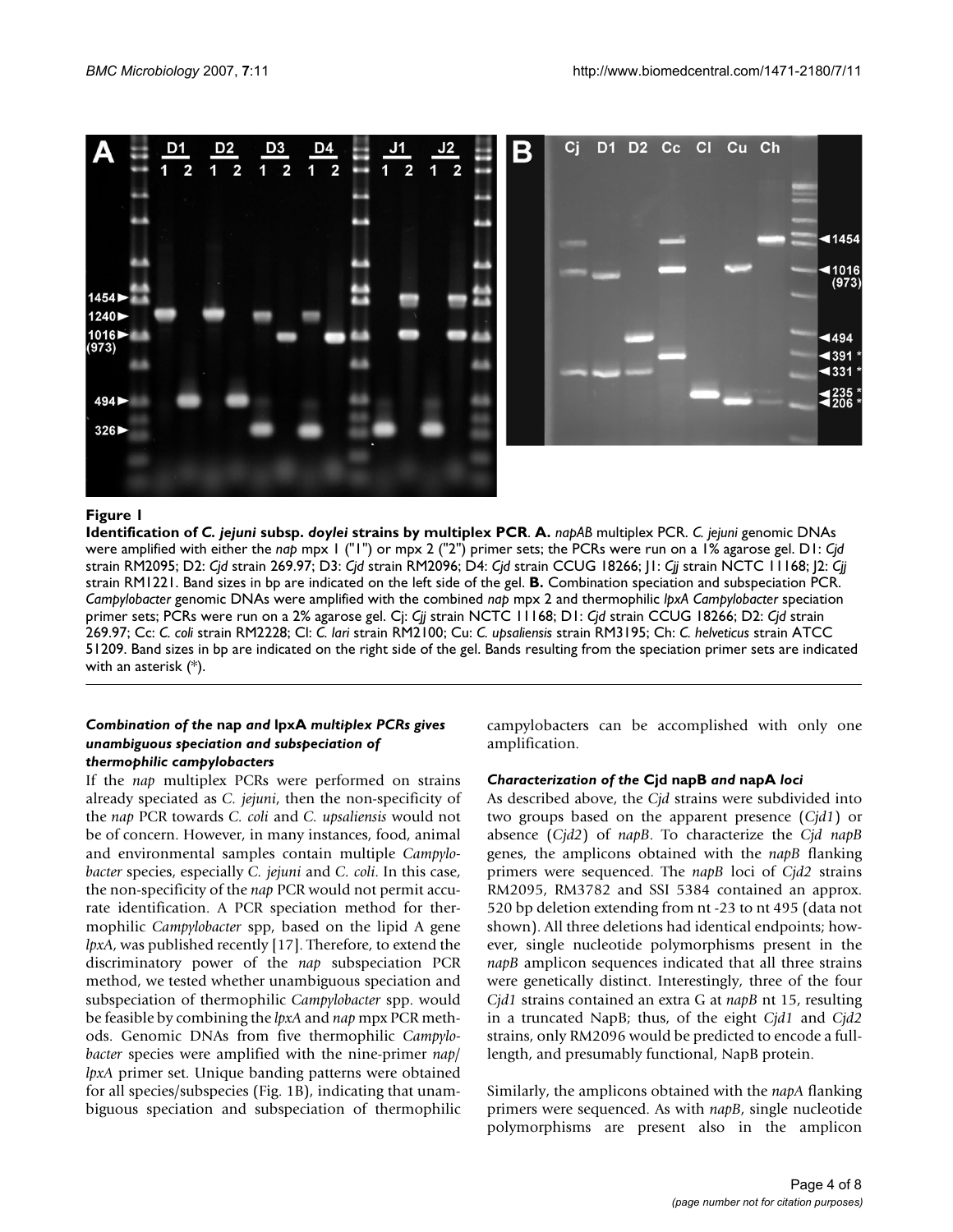sequences of five of the eight strains, indicating that these five strains are different. The remaining strains, ATCC 49350, ATCC 49351 and CCUG 18266, have identical *napA* sequences. As predicted, all eight *Cjd napA* genes contain 2761 bp deletions that extend from *napA* (nt 493) into *napG*; unexpectedly, however, all eight deletions have identical endpoints. Amplification and sequencing of the *napA* loci from an additional 19 *Cjd* isolates also revealed the presence of identical *napA* deletions.

## **Discussion**

The apparent absence of the genes encoding nitrate reductase (*napA* and *napB*) in *Cjd* strain RM2095 correlated well with the nitrate reduction-negative phenotype characteristic of this subspecies. Thus, we reasoned that a potential subspeciation marker for *C. jejuni* would be the *nap* locus, specifically *napA* and *napB*, and we developed therefore a *napA*/*B* multiplex PCR method to subspeciate *C. jejuni*. Amplification results indicate that this *nap* multiplex PCR method, using internal and flanking primer sets for *napA* and *napB*, can be used to subspeciate unambiguously *C. jejuni*: *Cjd* strains (D1-4: Fig. 1A) can be distinguished readily from *Cjj* strains (J1-2: Fig. 1A). Moreover, different banding patterns were observed with *Cjj* and *Cjd* using *nap* mpx1 or *nap* mpx2, suggesting that either multiplex primer set is sufficient to subspeciate *C. jejuni*. The almost total concordance between the subspecies identification of 188 *C. jejuni* strains and the multiplex PCR results indicates that the new multiplex PCR is robust and can be used successfully to subspeciate *C. jejuni*. One strain, the Penner HS:63 reference strain, classified originally as *Cjj*, was identified as *Cjd* by our assay, suggesting a potential flaw in the PCR method. However, identification of a strain as *Cjd* by our method requires a deletion in *napA* and/or *napB*. Since a deletion in either of these two genes would lead necessarily to a loss of nitrate reductase activity, *C. jejuni* strains containing such defects would be, by definition *Cjd*, regardless of the original classification. Therefore, the Penner HS:63 reference strain was either not subspeciated or was subspeciated incorrectly. Finally, combination of the *napA*/*B* multiplex method with an *lpxA* multiplex method designed to speciate thermophilic Campylobacters permits the speciation and subspeciation of thermophilic Campylobacters with a single amplification reaction. Combination of the two methods is especially important when the species identification of a *Campylobacter* strain is unknown, as *C. coli* and *C. upsaliensis* strains may be confused potentially with *Cjj* (although not *Cjd*) strains if the *nap* multiplex method is used solely.

Currently, *Cjd* strains are subspeciated using the nitrate reductase assay, an assay used initially also in this study to identify *Cjd* strains. Although the nitrate reductase assay is relatively easy to perform, the multiplex PCR methods described here have several advantages over the nitrate reductase assay. First, subspeciation of *C. jejuni* strains, as well as the speciation/subspeciation of thermophilic Campylobacters, can be accomplished with this assay in a matter of hours, compared to the 2–3 days necessary for the nitrate reductase assay, and in a single amplification reaction. Second, the nitrate reductase assay requires a pure culture. Mixtures of *Campylobacter* strains of the same species or strains representing different species occur often during isolation [3,18,19] and would be problematic with regards to phenotypic assays; mixtures of *Cjj* and *Cjd* cells would type as *Cjj*. In contrast, the multiplex PCR method does not require a pure culture and would identify the species/subspecies comprising such a mixture. In fact, the multiplex speciation method identified successfully each species in a mixture of four thermophilic *Campylobacter* genomic DNAs (data not shown). Third, the nitrate reductase assay requires often more than a single colony for accurate identification. However, the multiplex PCR method requires at most only a single colony. Indeed, 19 of the *Cjd* genomic DNAs used in this study were obtained by boiling a single storage bead in 10 mM Tris pH 8.0, indicating that strains in storage at -80°C do not even have to be grown out to be characterized. Finally, the nitrate reductase assay does lead occasionally to false identification. One of the strains in this study, identified initially as *Cjd*, was determined by the multiplex PCR method to be *Cjj*. A repeat of the nitrate reductase assay on this strain indicated that it was, in fact, *Cjj* and that the original nitrate reductase identification was in error. Taken together, these results indicate that the *napA*/*B* multiplex PCR method described here is a valuable tool for clinical and research laboratories and can be used successfully to subspeciate rapidly *C. jejuni* strains and speciate thermophilic Campylobacters when combined with the *lpxA* multiplex PCR method.

An unexpected outcome of this study arose from the sequencing of the *Cjd napA* and *napB* amplicons. Some *Cjd* strains contained deletions in *napB* (Cjd2) and some contained apparently full-length *napB* genes (*Cjd1*), although point mutations in many of the *Cjd1 napB* genes would result in non-functional proteins; however, all 27 characterized *Cjd* strains contained identical *napA* deletions of 2761 bp. Based on the presence of these identical *napA* deletions, it appears that the *Cjd* strains, isolated on four continents over at least two decades, share a common ancestor. Furthermore, as the defining phenotype of *Cjd* is the absence of nitrate reduction, the evidence suggests strongly that *Cjd* arose from a single evolutionary event, i.e. the *napA* deletion, with the divergence at *napB* occurring somewhat later; deletion of the gene encoding the large subunit of nitrate reductase would remove the constraint maintaining a functional small subunit-encoding gene. Obviously, further experiments will be necessary to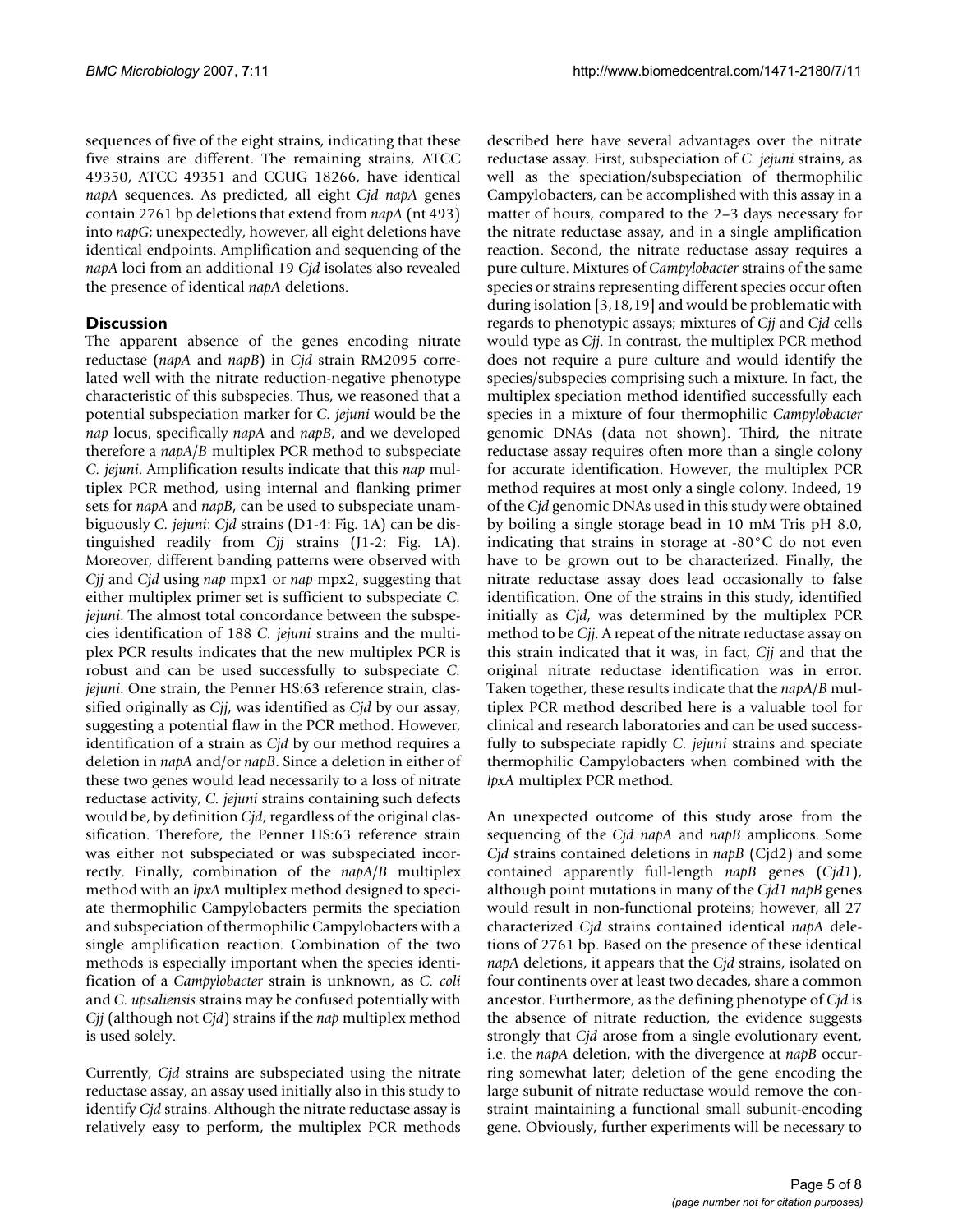validate this hypothesis. Such experiments would entail the isolation and characterization of additional *Cjd* isolates, facilitated by the multiplex PCRs described above. Although the results presented here will need to be investigated further, they nevertheless provide intriguing insights into the origin of this subspecies.

## **Conclusion**

*Campylobacter jejuni* subsp. *doylei* strains are isolated infrequently. They are isolated primarily from human clinical patients and often from blood cultures, suggesting that they may be more pathogenic than *Cjj* strains. However, little is known about the *doylei* subspecies, especially with regards to the environmental reservoirs for this organism; no animal host has been yet identified for *Cjd* [20]. *Cjj* strains are isolated often from avian hosts. The absence of *Cjd* from avian sources, such as poultry, may be due to the lower maximum growth temperature (37°C) for this subspecies. This lower growth temperature may restrict *Cjd* strains to other hosts with lower normal body temperatures, such as swine and domestic pets. It may influence also the isolation of *Cjd* at the clinical level since enrichment and selection of *C. jejuni* as a whole is normally performed at 42°C, precluding the isolation of most *Cjd* strains. Also, antibiotics used in typical *C. jejuni* isolation media may restrict the growth of some *Cjd* strains.

The multiplex PCR method presented in this study will enhance greatly the identification of *Cjd* strains from human clinical, veterinary and environmental samples. Since this PCR does not require large numbers of cells or pure cultures, *Cjd* strains can be identified even when they comprise only a small subset of the overall population. Removing the need for enrichment or selection would reduce the isolation bias that might minimize or eliminate detection of *Cjd* strains. Finally, we have demon-

**Table 2:** *Campylobacter* **strains used in this study**

strated here that PCR identification of *Cjd* strains can be performed using only the cells coating bacterial storage beads from -80°C freezer stocks. Thus, strains identified only as *C. jejuni* can be re-assessed rapidly without the necessity of growing the strains out to purity. This was instrumental in identifying, for example, an HS:63 Penner serotype reference strain, identified initially as *Cjj*, as a *Cjd* strain; several other strains identified only as *C. jejuni* may be, in fact, *C. jejuni* subsp. *doylei*.

## **Methods**

## *Bacterial strains, growth conditions and chemicals*

*Campylobacter* strains used in this study are listed in Table 2. All *Cjd* strains were cultured routinely at 37°C under microaerophilic conditions (5%  $O_2$ , 10% CO, and 85% N<sub>2</sub>) on Anaerobe basal agar (ABA; Oxoid, Basingstoke, UK) amended with 5%  $(v/v)$  laked horse blood (Hema Resource & Supply, Aurora, OR). All chemicals were purchased from Sigma-Aldrich (St. Louis, MO) or Fisher Scientific (Houston, TX). PCR enzymes and reagents were purchased from New England Biolabs (Beverly, MA) or Epicentre (Madison, WI). DNA sequencing chemicals and capillaries were purchased from Applied Biosystems (Foster City, CA). Sequencing and PCR oligonucleotides were purchased from MWG-Biotech (High Point, NC).

#### *Phenotypic characterization of* **C. jejuni** *subsp.* **doylei** *strains*

To determine nitrate reduction in *C. jejuni*, nitrate disks and anaerobic nitrate reagents A and B (Remel, Lenexa, KS) were used. Zinc dust was obtained from BioMérieux. *Cjj* strain NCTC 11168 and *Cjd* strain ATCC 49350 were used as controls for the procedure. Each *Cjd* strain was streaked onto ABA agar supplemented with 5% horse blood and grown for 48 h as described above. A nitrate disk was then placed on a thick zone of growth on the

| <b>Straina</b>     | <b>Description</b>                                      | Location     | Reference or source                      |
|--------------------|---------------------------------------------------------|--------------|------------------------------------------|
| <b>NCTC 11168</b>  | Campylobacter jejuni subsp. jejuni; Lior 4, Penner HS:2 | UK.          | Human clinical isolate; [22].            |
| <b>RM1221</b>      | Campylobacter jejuni subsp. jejuni; Penner HS:53        | <b>USA</b>   | Chicken carcass; [19].                   |
| $81 - 176$         | Campylobacter jejuni subsp. jejuni; Penner HS:23,36     | <b>USA</b>   | Human clinical isolate; [23, 24].        |
| <b>ATCC 49350</b>  | Campylobacter jejuni subsp. doylei                      | Germany      | Human clinical isolate; [4].             |
| <b>ATCC 49351</b>  | Campylobacter jejuni subsp. doylei                      | Australia    | Human clinical isolate; [25].            |
| <b>CCUG 18266</b>  | Campylobacter jejuni subsp. doylei                      | Germany      | Human clinical isolate; [4].             |
| RM2095             | Campylobacter jejuni subsp. doylei                      | <b>USA</b>   | Mabel Nicholson: human blood.            |
| RM2096             | Campylobacter jejuni subsp. doylei                      | <b>USA</b>   | Mabel Nicholson; human clinical isolate. |
| RM3782             | Campylobacter jejuni subsp. doylei                      | South Africa | Human clinical isolate.                  |
| SSI 5384           | Campylobacter jejuni subsp. doylei                      | Denmark      | Stephen On; human clinical isolate.      |
| 269.97             | Campylobacter jejuni subsp. doylei                      | South Africa | Human blood.                             |
| RM2228             | Campylobacter coli                                      | <b>USA</b>   | Chicken carcass; [26].                   |
| RM2100             | Campylobacter lari                                      | <b>USA</b>   | Human clinical isolate; [26].            |
| RM3195             | Campylobacter upsaliensis                               | South Africa | Human clinical isolate; [26].            |
| <b>ATCC 51209T</b> | Campylobacter helveticus                                | Switzerland  | Feline isolate.                          |

**a.** T: type strain.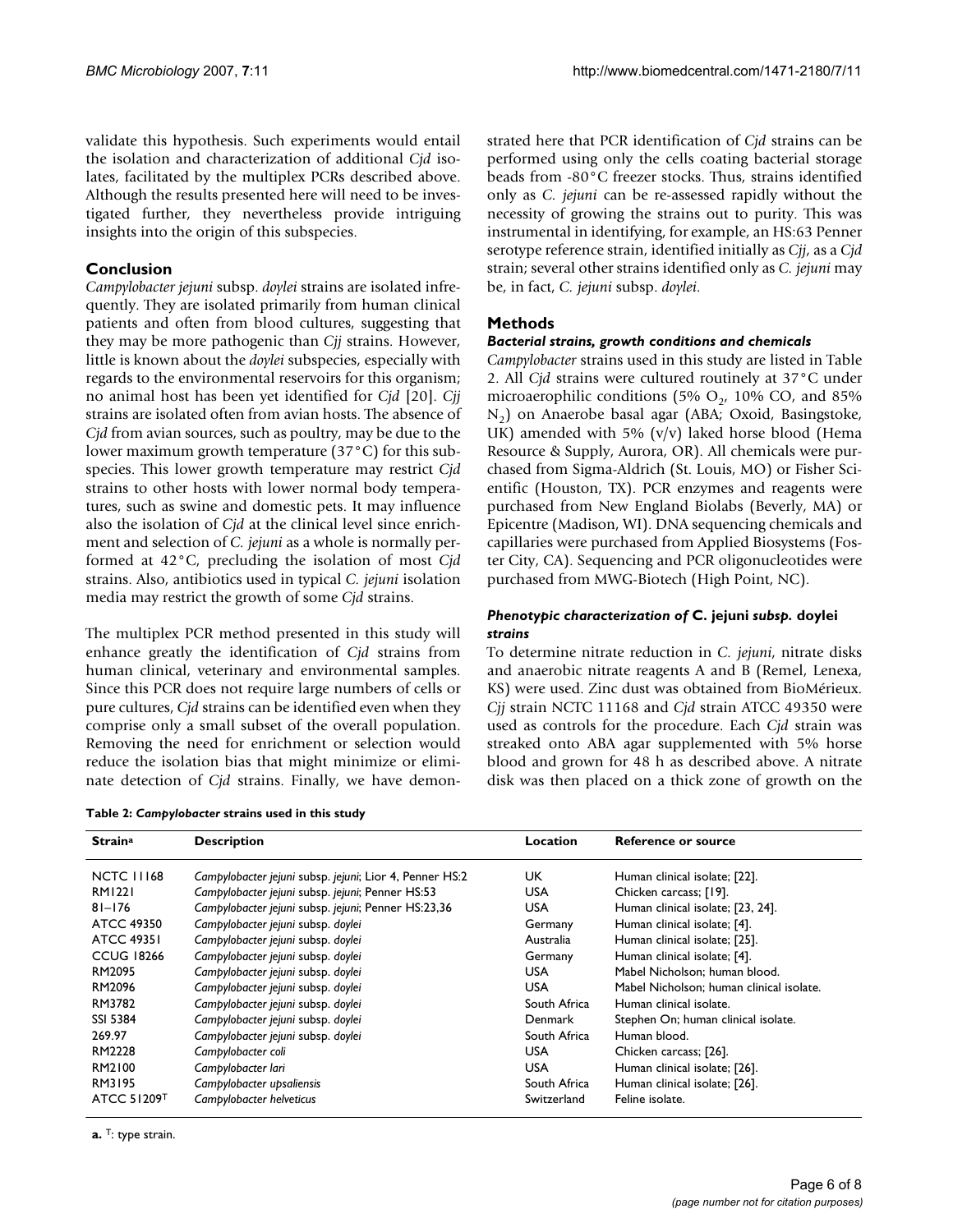plate and incubated for an additional 24 h under the same conditions. The nitrate disk was removed subsequently and placed in a sterile tube. One drop of both reagents A and B were added to the disk. Reduction of nitrate is indicated by a color change (clear to red); if no color change was observed after 3 min, zinc dust was added. A color change prior to the addition of zinc is indicative of *Cjj* and a color change only after addition of zinc is indicative of *Cjd*.

## *Multiplex PCR*

Genomic DNA from the *Cjd* strains in Table 2 was prepared using the Wizard Genomic DNA kit (Promega, Madison, WI) according to the manufacturer's protocols. Additional *Cjd* genomic DNAs were prepared by boiling single Microbank bacterial storage beads (Pro-Lab, Austin, TX) from freezer stocks for 5 min in 100 μl of 10 mM Tris pH 8.0. Genomic DNA from other *Campylobacter* strains was prepared as described [21]. *nap* multiplex PCRs were performed on a Tetrad thermocycler (Bio-Rad, Hercules, CA) with the following settings: 30 s at  $94^{\circ}$ C; 30 s at 53°C; 2 min at 72°C (30 cycles). Each amplification mixture contained 50 ng genomic DNA, 1× PCR buffer (Epicentre), 1× MasterAmp enhancer (Epicentre), 2.5 mM MgCl<sub>2</sub>, 250 μM each dNTP, 50 pmol each primer (Table 1), and 1 U *Taq* polymerase (New England Biolabs). *nap*/ *lpxA* multiplex PCRs were performed under similar parameters, with a final MgCl<sub>2</sub> concentration of  $2.0 \text{ mM}$ ; additionally, 30 pmol of the KK2 primer (Table 1) and 10 pmol of the lpxA*C. coli*, lpxA*C. jejuni*, Cl0122 and lpxA*C. upsaliensis* primers (Table 1) were added to each reaction.

#### *DNA sequencing*

Cycle sequencing reactions were performed on a Tetrad thermocycler using the ABI PRISM BigDye terminator cycle sequencing kit (version 3.1) and standard protocols. All extension products were purified on DyeEx 96 well plates (Qiagen). DNA sequencing was performed on an ABI PRISM 3130XL Genetic Analyzer (Applied Biosystems) using the POP-7 polymer and ABI PRISM Genetic Analyzer Data Collection and ABI PRISM Genetic Analyzer Sequencing Analysis software.

#### *GenBank accession numbers*

The partial *Cjd napA* and *napB* sequences were submitted to GenBank and have the following accession numbers: ATCC 49350 *napA*: [GenBank[:EF218724](http://www.ncbi.nih.gov/entrez/query.fcgi?db=Nucleotide&cmd=search&term=EF218724) ]; ATCC 49350 *napB*: [GenBank: [EF218725](http://www.ncbi.nih.gov/entrez/query.fcgi?db=Nucleotide&cmd=search&term=EF218725)]; ATCC 49351 *napA*: [Gen-Bank: [EF218726\]](http://www.ncbi.nih.gov/entrez/query.fcgi?db=Nucleotide&cmd=search&term=EF218726); ATCC 49351 *napB*: [GenBank: [EF218727\]](http://www.ncbi.nih.gov/entrez/query.fcgi?db=Nucleotide&cmd=search&term=EF218727); RM2095 *napA*: [GenBank: [EF218728](http://www.ncbi.nih.gov/entrez/query.fcgi?db=Nucleotide&cmd=search&term=EF218728)]; RM2095 *napB*: [GenBank: [EF218729](http://www.ncbi.nih.gov/entrez/query.fcgi?db=Nucleotide&cmd=search&term=EF218729)]; RM2096 *napA*: [GenBank: [EF218730\]](http://www.ncbi.nih.gov/entrez/query.fcgi?db=Nucleotide&cmd=search&term=EF218730); RM2096 *napB*: [GenBank: [EF218731\]](http://www.ncbi.nih.gov/entrez/query.fcgi?db=Nucleotide&cmd=search&term=EF218731); RM3782 *napA*: [GenBank: [EF218732](http://www.ncbi.nih.gov/entrez/query.fcgi?db=Nucleotide&cmd=search&term=EF218732)]: RM3782 *napB*: [GenBank: [EF218733](http://www.ncbi.nih.gov/entrez/query.fcgi?db=Nucleotide&cmd=search&term=EF218733)]; SSI 5384 *napA*: [GenBank: [EF218734\]](http://www.ncbi.nih.gov/entrez/query.fcgi?db=Nucleotide&cmd=search&term=EF218734); SSI 5384 *napB*: [GenBank: [EF218735\]](http://www.ncbi.nih.gov/entrez/query.fcgi?db=Nucleotide&cmd=search&term=EF218735); CCUG 18266 *napA*: [GenBank: [EF218736](http://www.ncbi.nih.gov/entrez/query.fcgi?db=Nucleotide&cmd=search&term=EF218736)]; CCUG 18266 *napB*: [GenBank: [EF218737\]](http://www.ncbi.nih.gov/entrez/query.fcgi?db=Nucleotide&cmd=search&term=EF218737); 269.97 *napA*: [GenBank: [EF218738](http://www.ncbi.nih.gov/entrez/query.fcgi?db=Nucleotide&cmd=search&term=EF218738)]; 269.97 *napB*: [GenBank: [EF218739\]](http://www.ncbi.nih.gov/entrez/query.fcgi?db=Nucleotide&cmd=search&term=EF218739).

## **Authors' contributions**

WGM and AJL designed the research project. WGM designed the *nap* mpx1 and mpx2 multiplex primer sets and was the principal author of the manuscript. CTP constructed the *C. jejuni* DNA microarray and performed the microarray experiments and analysis. SH performed all of the multiplex amplifications and sequenced all of the *napA* and *napB* amplicons. AJL collected the 21 South African *Cjd* strains and performed the initial nitrate reductase assays on these isolates. All authors approved and read the final manuscript.

## **Additional material**

## **Additional File 1**

*Table S1.* Campylobacter *strains used to validate the* nap *multiplex PCR assay. The 321* Campylobacter *strains used in the* nap *multiplex PCR validation are briefly described, including source/location of isolation and serotype, where available. Additionally, for each strain, the amplicon sizes (in bp, when present) for the* nap *and* lpxA *multiplex PCRs are provided.* Click here for file

[\[http://www.biomedcentral.com/content/supplementary/1471-](http://www.biomedcentral.com/content/supplementary/1471-2180-7-11-S1.pdf) 2180-7-11-S1.pdf]

## **Acknowledgements**

This work was supported by the United States Department of Agriculture, Agricultural Research Service CRIS project 5325-42000-045, and supports a U.S. collaboration in the European Commission Fifth Framework Project QLK1-CT-2002-0220, "CAMPYCHECK". AJL is indebted to the South African Medical Research Council for financial assistance.

#### **References**

- 1. Friedman CR, Neimann J, Wegener HC, Tauxe RV: **Epidemiology of** *Campylobacter jejuni* **infections in the United States and other industrialized nations.** In *Campylobacter* Edited by: Nachamkin I, Blaser MJ. Washington, DC: ASM Press; 2000:121-138.
- 2. Miller WG, Mandrell RE: **Prevalence of** *Campylobacter* **in the food and water supply: incidence, outbreaks, isolation and detection.** In *Campylobacter: Molecular and Cellular Biology* Edited by: Konkel ME, Ketley JM. Norwich, UK: Horizon Scientific Press; 2005:101-163.
- 3. Lastovica AJ: **Emerging** *Campylobacter* **spp.: the Tip of the Iceberg.** *Clin Microbiol News* 2006, **28(7):**49-56.
- 4. Kasper G, Dickgiesser N: **Isolation from gastric epithelium of** *Campylobacter***-like bacteria that are distinct from** *Campylobacter pyloridis***[".](http://www.ncbi.nlm.nih.gov/entrez/query.fcgi?cmd=Retrieve&db=PubMed&dopt=Abstract&list_uids=2857011)** *Lancet* 1985, **1(8420):**111-112.
- 5. Steele TW, Lanser JA, Sangster N: **[Nitrate-negative campylo](http://www.ncbi.nlm.nih.gov/entrez/query.fcgi?cmd=Retrieve&db=PubMed&dopt=Abstract&list_uids=2857441)[bacter-like organisms.](http://www.ncbi.nlm.nih.gov/entrez/query.fcgi?cmd=Retrieve&db=PubMed&dopt=Abstract&list_uids=2857441)** *Lancet* 1985, **1(8425):**394.
- 6. Lastovica AJ, Skirrow MB: **Clinical significance of** *Campylobacter* **and related species other than** *Campylobacter jejuni* **and** *C. coli***.** In *Campylobacter* Edited by: Nachamkin I, Blaser MJ. Washington, DC: ASM Press; 2000:89-120.
- 7. Barros-Velazquez J, Jimenez A, Villa TG: **Speciation of thermotolerant** *Campylobacter* **[isolates involved in foodborne disease](http://www.ncbi.nlm.nih.gov/entrez/query.fcgi?cmd=Retrieve&db=PubMed&dopt=Abstract&list_uids=12381150) [by means of DNA restriction analysis and molecular probes.](http://www.ncbi.nlm.nih.gov/entrez/query.fcgi?cmd=Retrieve&db=PubMed&dopt=Abstract&list_uids=12381150)** *J Agric Food Chem* 2002, **50(22):**6563-6568.